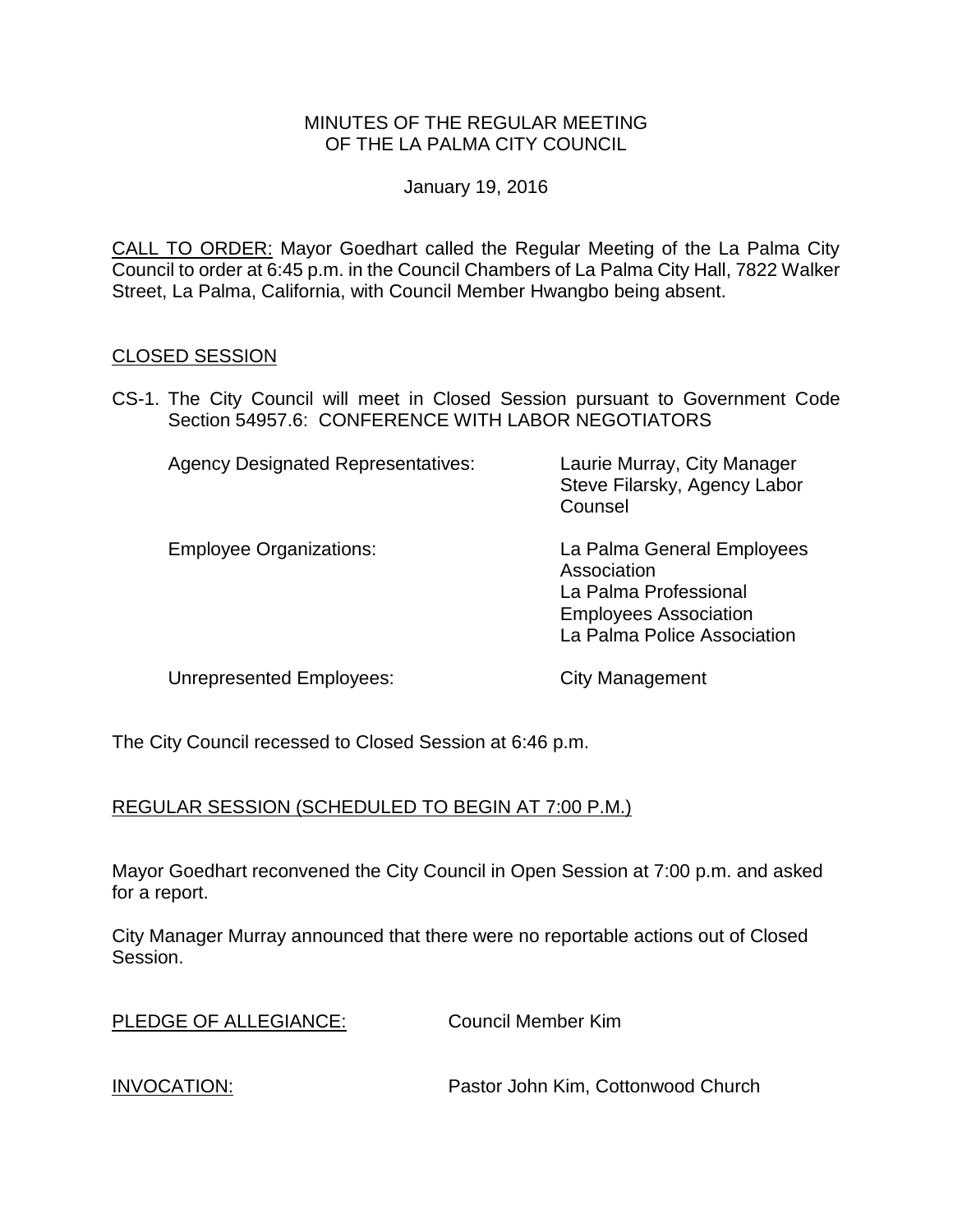City Council Meeting January 19, 2016 Page 2

Council/Commission Members present:

Council/Commission Members absent:

ROLL CALL: COUNCIL CALL: [Council and Commission Members](http://lapalma.granicus.com/MediaPlayer.php?view_id=&clip_id=965&meta_id=128602)

Mayor/Chairperson Goedhart, Council/Commission Member Kim, Council/Commission Member Shanahan, and Mayor Pro Tem/Vice Chairperson Steggell

Council/Commission Member Hwangbo

City Officials present: Laurie A. Murray, City Manager Michelle Molko, Assistant City Attorney Michael Belknap, Community Services Director Douglas Dumhart, Community Development **Director** Eric Nuñez, Police Chief James Tsumura, Water Supervisor Kimberly Kenney, Deputy City Clerk

# [PRESENTATIONS](http://lapalma.granicus.com/MediaPlayer.php?view_id=&clip_id=965&meta_id=128603)

1. City Manager Murray [gave a presentation and Mayor Goedhart presented a plaque](http://lapalma.granicus.com/MediaPlayer.php?view_id=&clip_id=965&meta_id=128604)  [to outgoing Police Chief Eric Nuñez in recognition of his 25 years of service.](http://lapalma.granicus.com/MediaPlayer.php?view_id=&clip_id=965&meta_id=128604)

Andrew Awad, Field Representative to Assemblywoman Young Kim, presented Police Chief Nuñez with a Certificate of Recognition for his years of service.

Outgoing Police Chief Nuñez thanked the community, Staff, City Council, and his family for their support during his many years of service.

# [ORAL COMMUNICATIONS](http://lapalma.granicus.com/MediaPlayer.php?view_id=&clip_id=965&meta_id=128608)

Bob Simpson, Cypress College President, addressed the City Council regarding appreciation for the City's past sponsorship of the Cypress College Foundation Americana Awards; appreciation for Council Member Shanahan's membership on the Board; that the College's Automotive Technician program has been recognized by the Toyota Corporation as a top automotive program in the nation; that the College was selected as one the top 15 City Colleges that offer a bachelor's degree program; announced his appreciation for supporting the Facilities Bond allowing them to modernize the campus; promoted the annual Americana Awards ceremony and announced Christine Barnes as the 2016 Citizen of the Year for La Palma; requested the City Council's attendance at the event; and stated their encouragement for an ongoing relationship with the City of La Palma.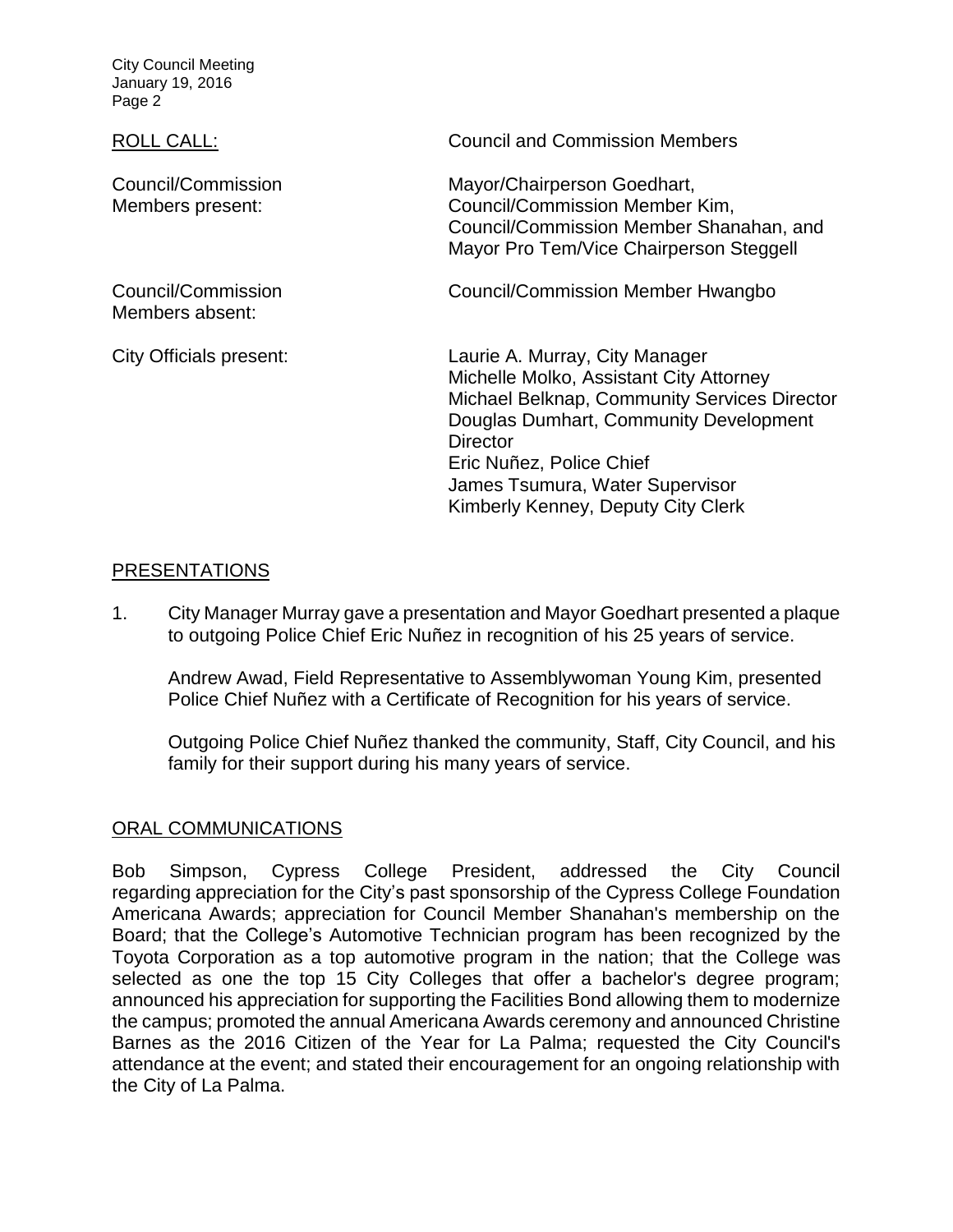## [RECESS THE CITY COUNCIL AND CONVENE AS THE CITY OF LA PALMA AS](http://lapalma.granicus.com/MediaPlayer.php?view_id=&clip_id=965&meta_id=128610)  [SUCCESSOR AGENCY TO THE DISSOLVED COMMUNITY DEVELOPMENT](http://lapalma.granicus.com/MediaPlayer.php?view_id=&clip_id=965&meta_id=128610)  [COMMISSION AT 7:19 P.M.](http://lapalma.granicus.com/MediaPlayer.php?view_id=&clip_id=965&meta_id=128610)

Deputy City Clerk Kenney stated, "The City Council will now recess and convene as the Successor Agency to the Dissolved Community Development Commission of the City La Palma, and then recess and convene as the Planning Commission. Members of the La Palma City Council receive no compensation or stipend as a result of convening or participating in either the Successor Agency or Planning Commission meetings, or otherwise as serving as members of the Successor Agency or Planning Commission."

# [CONSENT CALENDAR](http://lapalma.granicus.com/MediaPlayer.php?view_id=&clip_id=965&meta_id=128612)

A. Approval of Successor Agency Minutes

Minutes of the January 5, 2016, Regular Meeting of the Successor Agency.

B. Approval of Register of Demands

Resolution No. SA 2016-01 approving the Successor Agency Registers of Demands for January 19, 2016

C. Adoption of the Tenth Recognized Obligation Payment Schedule July 1, 2016, to June 30, 2017 (ROPS 16-17A/B)

Resolution No. SA 2016-02 approving the Tenth Recognized Obligation Payment Schedule (ROPS 16-17A/B) - July 1, 2016, to June 30, 2017.

Council Member Kim made a motion to approve Consent Calendar Items A, B, and C.

The motion was seconded by Council Member Shanahan and carried on the following vote:

> AYES: Mayor Goedhart, Council Member Kim, Council Member Shanahan, and Mayor Pro Tem **Steggell** NOES: None ABSENT: Council Member Hwangbo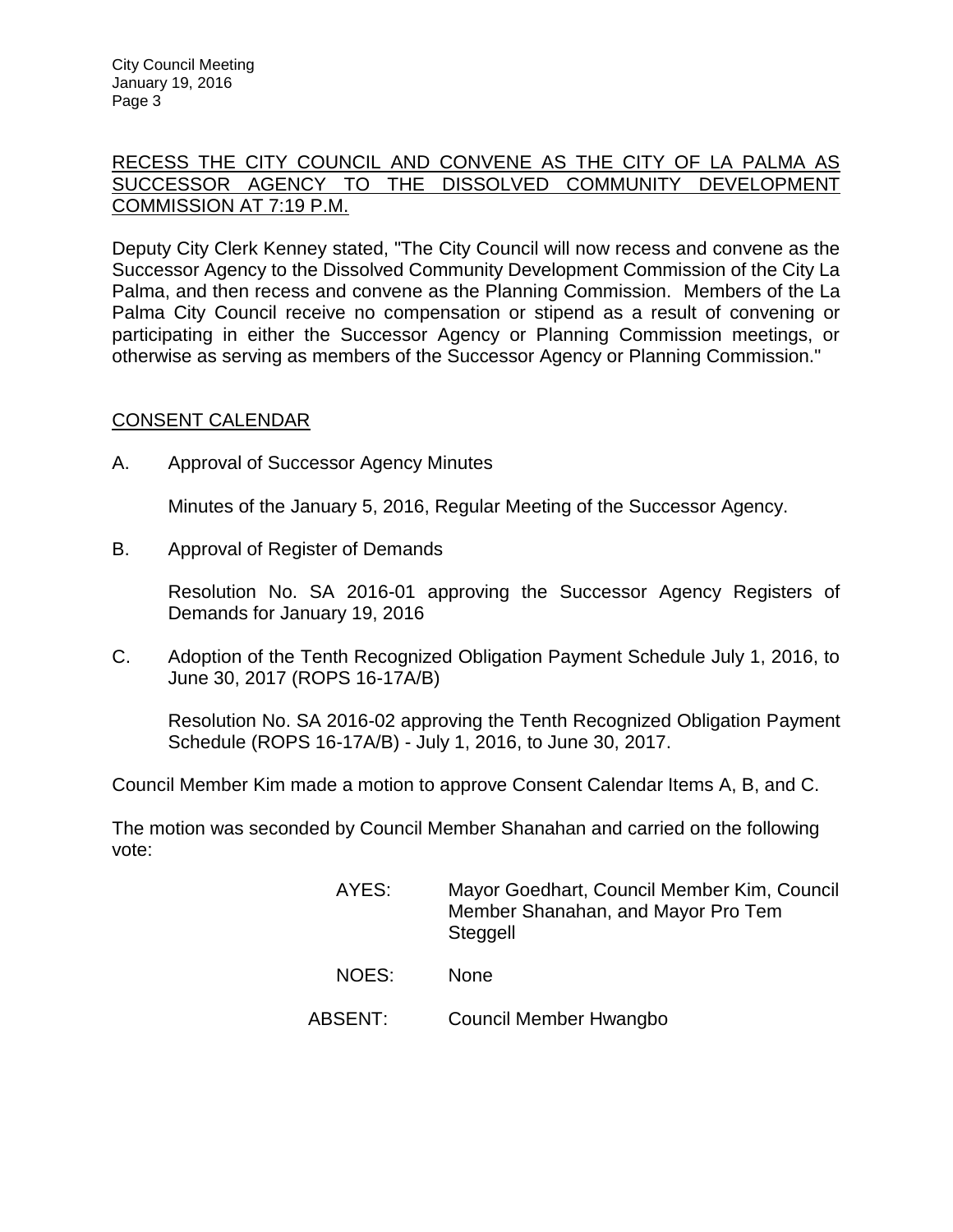City Council Meeting January 19, 2016 Page 4

## PUBLIC HEARINGS

None Scheduled.

## REGULAR ITEMS

None Scheduled.

## [ADJOURN THE CITY OF LA PALMA AS SUCCESSOR AGENCY TO THE DISSOLVED](http://lapalma.granicus.com/MediaPlayer.php?view_id=&clip_id=965&meta_id=128619)  [COMMUNITY DEVELOPMENT COMMISSION, AND CONVENE AS THE PLANNING](http://lapalma.granicus.com/MediaPlayer.php?view_id=&clip_id=965&meta_id=128619)  [COMMISSION AT 7:20 P.M.](http://lapalma.granicus.com/MediaPlayer.php?view_id=&clip_id=965&meta_id=128619)

## [CONSENT CALENDAR](http://lapalma.granicus.com/MediaPlayer.php?view_id=&clip_id=965&meta_id=128620)

PL-1. Approval of Planning Commission Minutes

Minutes of the January 5, 2016, Regular Meeting of the Planning Commission.

Commission Member Kim made a motion to approve Consent Calendar Item PL-1.

The motion was seconded by Vice Chairperson Steggell and carried on the following vote:

| AYES:   | <b>Chairperson Goedhart, Commission Member</b><br>Kim, Commission Member Shanahan, and<br>Vice Chairperson Steggell |
|---------|---------------------------------------------------------------------------------------------------------------------|
| NOES:   | <b>None</b>                                                                                                         |
| ABSENT: | <b>Commission Member Hwangbo</b>                                                                                    |

### [PUBLIC HEARINGS](http://lapalma.granicus.com/MediaPlayer.php?view_id=&clip_id=965&meta_id=128623)

- PL-2. [Consideration of Adoption of an Initial Study/Mitigated Negative Declaration, and](http://lapalma.granicus.com/MediaPlayer.php?view_id=&clip_id=965&meta_id=128624)  [Approving Conditional Use Permit 361, and Precise Plan 275 for a Double-sided](http://lapalma.granicus.com/MediaPlayer.php?view_id=&clip_id=965&meta_id=128624)  [Digital Display Billboard at 5545 Orangethorpe Avenue, La Palma, CA 90623](http://lapalma.granicus.com/MediaPlayer.php?view_id=&clip_id=965&meta_id=128624) [\(APN #276-073-04\)](http://lapalma.granicus.com/MediaPlayer.php?view_id=&clip_id=965&meta_id=128624)
	- a) [Chairperson Goedhart opened the Public Hearing at 7:21 p.m.](http://lapalma.granicus.com/MediaPlayer.php?view_id=&clip_id=965&meta_id=128625)
	- b) [Community Development Director Dumhart gave the Staff Report.](http://lapalma.granicus.com/MediaPlayer.php?view_id=&clip_id=965&meta_id=128626)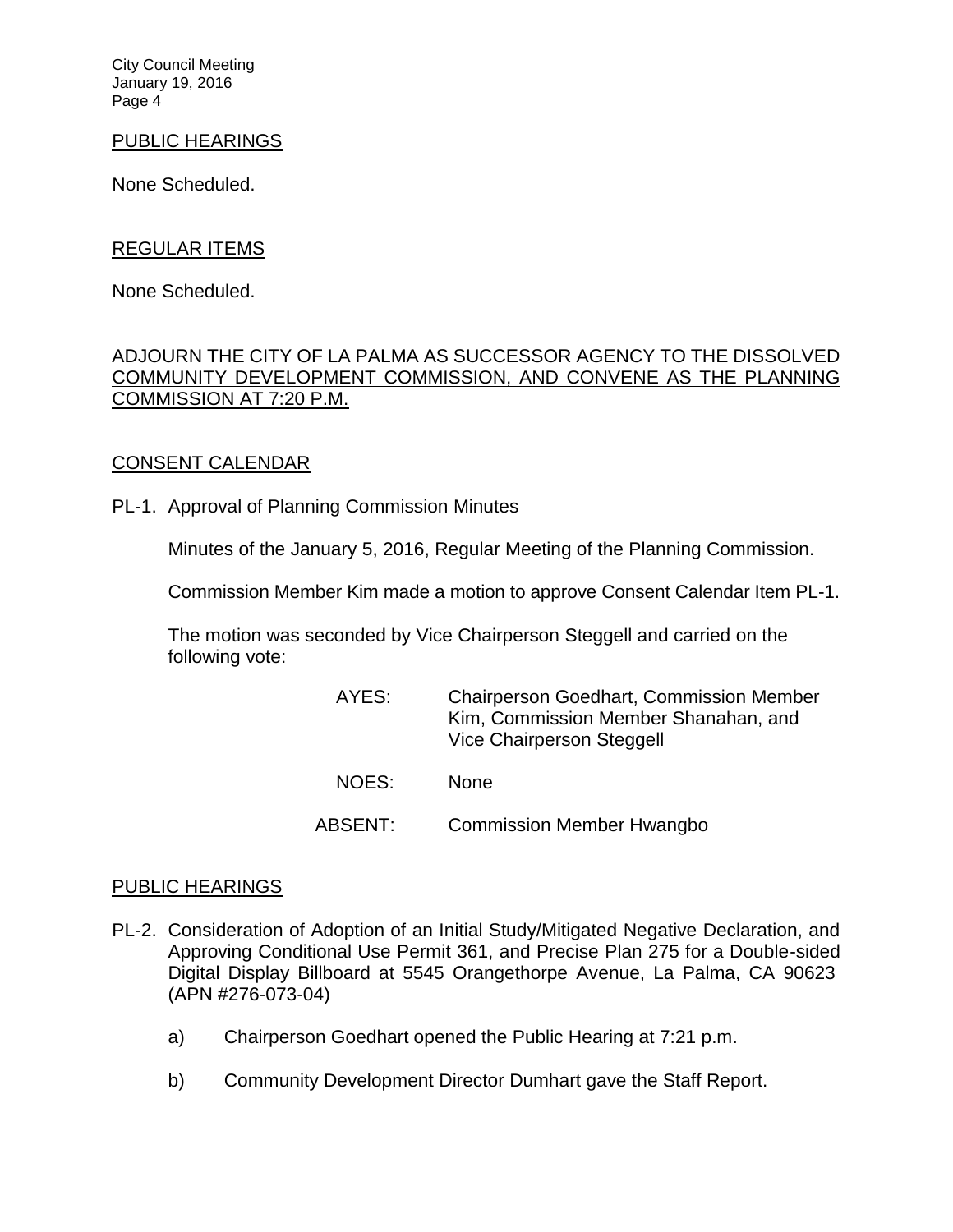c) [Commissioner Comments and Questions:](http://lapalma.granicus.com/MediaPlayer.php?view_id=&clip_id=965&meta_id=128627)

None.

d) [Public Input:](http://lapalma.granicus.com/MediaPlayer.php?view_id=&clip_id=965&meta_id=128628)

No members of the public wished to speak.

- e) [Chairperson Goedhart closed the Public Hearing at 7:32 p.m.](http://lapalma.granicus.com/MediaPlayer.php?view_id=&clip_id=965&meta_id=128629)
- f) [Adopt Resolution No. PC 2016-01 adopting an Initial Study/Mitigated](http://lapalma.granicus.com/MediaPlayer.php?view_id=&clip_id=965&meta_id=128630)  [Negative Declaration \(IS/MND\) for the construction, operation, and](http://lapalma.granicus.com/MediaPlayer.php?view_id=&clip_id=965&meta_id=128630)  [maintenance of a double-sided digital display billboard to be located on a](http://lapalma.granicus.com/MediaPlayer.php?view_id=&clip_id=965&meta_id=128630)  [portion of the real property at 5545 Orangethorpe Avenue.](http://lapalma.granicus.com/MediaPlayer.php?view_id=&clip_id=965&meta_id=128630)

Commission Member Kim made a motion to adopt Resolution No. PC 2016- 01 adopting an Initial Study/Mitigated Negative Declaration (IS/MND) for the construction, operation, and maintenance of a double-sided digital display billboard to be located on a portion of the real property at 5545 Orangethorpe Avenue.

The motion was seconded by Commission Member Shanahan and carried on the following vote:

- AYES: Chairperson Goedhart, Commission Member Kim, Commission Member Shanahan, and Vice Chairperson Steggell NOES: None
- ABSENT: Commission Member Hwangbo
- g) [Adopt Resolution No. PC 2016-02 approving Conditional Use Permit 361](http://lapalma.granicus.com/MediaPlayer.php?view_id=&clip_id=965&meta_id=128631)  [for the construction, operation, and maintenance of a double-sided digital](http://lapalma.granicus.com/MediaPlayer.php?view_id=&clip_id=965&meta_id=128631)  [display billboard to be located on a portion of the real property at 5545](http://lapalma.granicus.com/MediaPlayer.php?view_id=&clip_id=965&meta_id=128631)  [Orangethorpe Avenue.](http://lapalma.granicus.com/MediaPlayer.php?view_id=&clip_id=965&meta_id=128631)

Commission Member Kim made a motion to adopt Resolution No. PC 2016- 02 approving Conditional Use Permit 361 for the construction, operation, and maintenance of a double-sided digital display billboard to be located on a portion of the real property at 5545 Orangethorpe Avenue.

The motion was seconded by Commission Member Shanahan and carried on the following vote: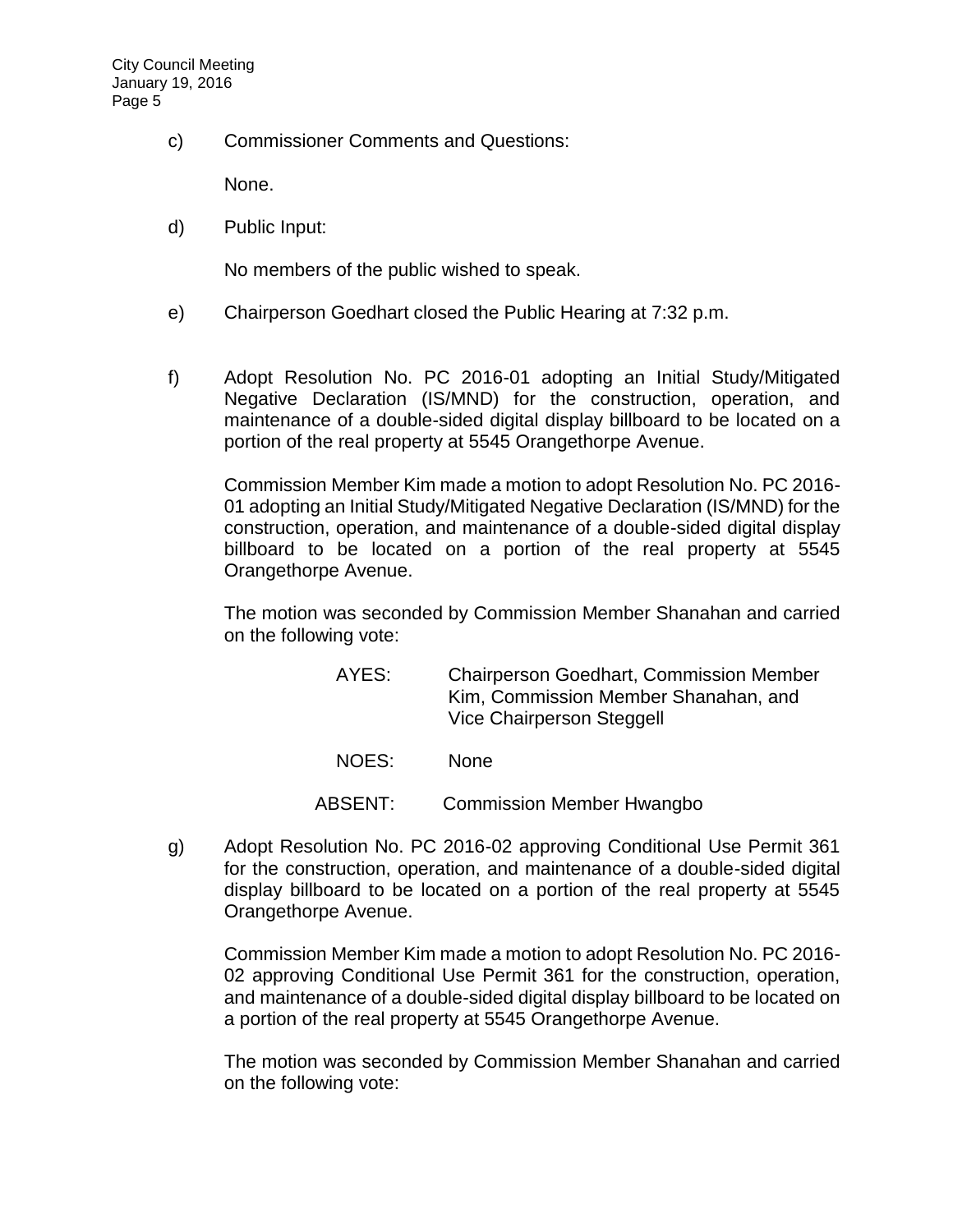- AYES: Chairperson Goedhart, Commission Member Kim, Commission Member Shanahan, and Vice Chairperson Steggell NOES: None ABSENT: Commission Member Hwangbo
- h) [Adopt Resolution No. PC 2016-03 approving Precise Plan 275 for the](http://lapalma.granicus.com/MediaPlayer.php?view_id=&clip_id=965&meta_id=128632)  [construction, operation, and maintenance of a double-sided digital display](http://lapalma.granicus.com/MediaPlayer.php?view_id=&clip_id=965&meta_id=128632)  [billboard to be located on a portion of the real property at 5545](http://lapalma.granicus.com/MediaPlayer.php?view_id=&clip_id=965&meta_id=128632)  [Orangethorpe Avenue.](http://lapalma.granicus.com/MediaPlayer.php?view_id=&clip_id=965&meta_id=128632)

Commission Member Kim made a motion to adopt Resolution No. PC 2016- 03 approving Precise Plan 275 for the construction, operation, and maintenance of a double-sided digital display billboard to be located on a portion of the real property at 5545 Orangethorpe Avenue.

The motion was seconded by Commission Member Shanahan and carried on the following vote:

> AYES: Chairperson Goedhart, Commission Member Kim, Commission Member Shanahan, and Vice Chairperson Steggell

NOES: None

ABSENT: Commission Member Hwangbo

- PL-3. [Consideration of a Resolution Recommending that the City Council Adopt an](http://lapalma.granicus.com/MediaPlayer.php?view_id=&clip_id=965&meta_id=128633)  [Ordinance Approving a Development Agreement Between the City of La Palma](http://lapalma.granicus.com/MediaPlayer.php?view_id=&clip_id=965&meta_id=128633)  [and Foster Interstate Media, Inc., for a Double-sided Digital Display Billboard at](http://lapalma.granicus.com/MediaPlayer.php?view_id=&clip_id=965&meta_id=128633)  [5545 Orangethorpe Avenue, La Palma, CA 90623.](http://lapalma.granicus.com/MediaPlayer.php?view_id=&clip_id=965&meta_id=128633)
	- a) [Chairperson Goedhart opened the Public Hearing at 7:35 p.m.](http://lapalma.granicus.com/MediaPlayer.php?view_id=&clip_id=965&meta_id=128634)
	- b) [Community Development Director Dumhart gave the Staff Report.](http://lapalma.granicus.com/MediaPlayer.php?view_id=&clip_id=965&meta_id=128635)
	- c) [Commission Comments and Questions:](http://lapalma.granicus.com/MediaPlayer.php?view_id=&clip_id=965&meta_id=128636)

Discussion ensued regarding clarification of air time; that the City would get specific air time on the digital billboard to promote the community; clarification on the indemnification provisions; and if the agreement protects the City and its interests.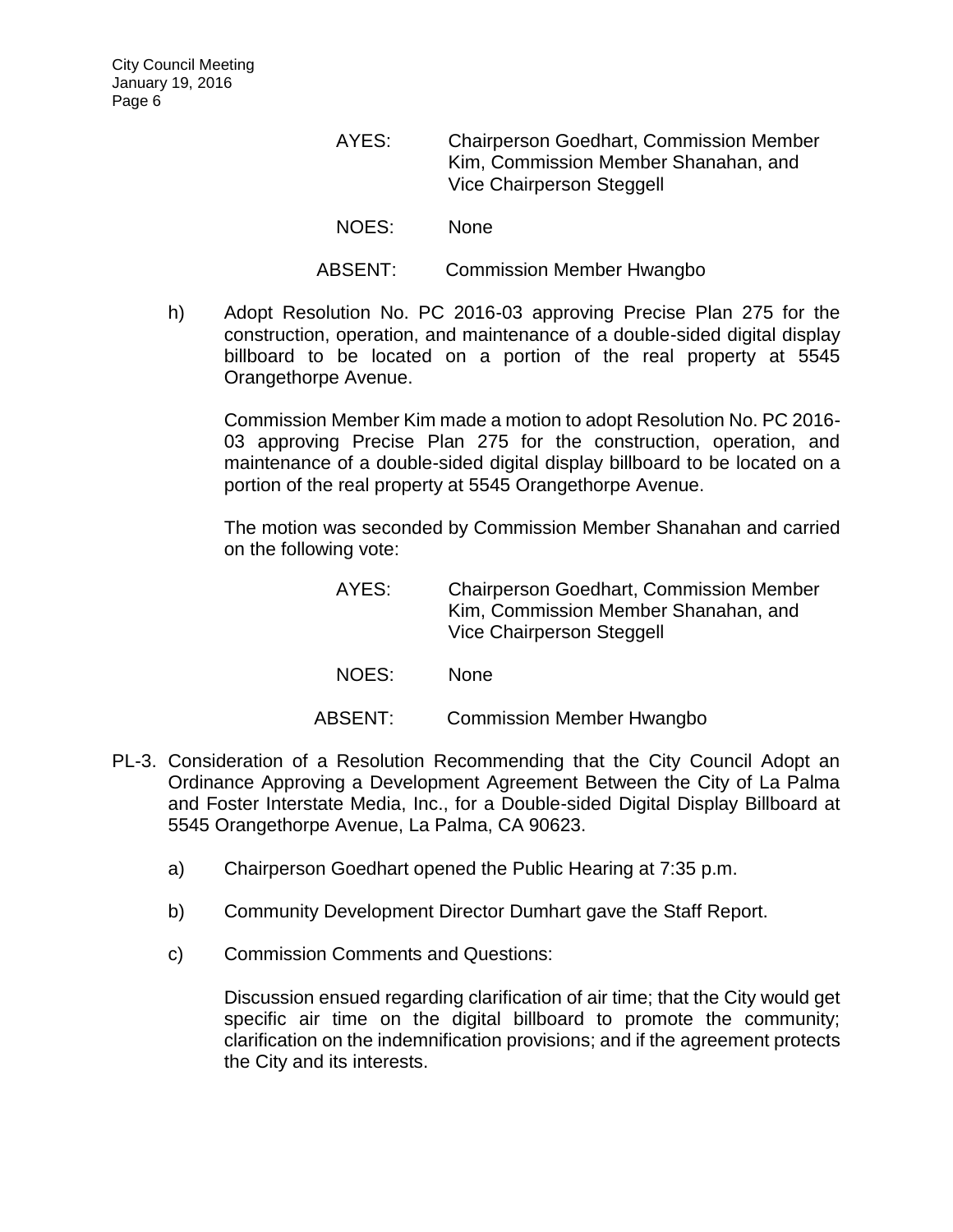Assistant City Attorney Molko concurred that the agreement protects the City's interest, even with the minor change to the indemnification provisions.

d) [Public Input:](http://lapalma.granicus.com/MediaPlayer.php?view_id=&clip_id=965&meta_id=128637)

Ralph Rodriguez, a La Palma resident, asked about using the digital display billboard for emergency event postings.

Community Development Director Dumhart responded that there are provisions for public service announcements as well as emergency broadcasts in the agreement.

- e) [Chairperson Goedhart closed the Public Hearing at 7:52 p.m.](http://lapalma.granicus.com/MediaPlayer.php?view_id=&clip_id=965&meta_id=128638)
- f) [Adopt Resolution No. PC 2016-04 recommending that the City of La Palma](http://lapalma.granicus.com/MediaPlayer.php?view_id=&clip_id=965&meta_id=128639)  [City Council adopt an Ordinance approving the Development Agreement](http://lapalma.granicus.com/MediaPlayer.php?view_id=&clip_id=965&meta_id=128639)  [between the City of La Palma and Foster Interstate Media, Inc., for a](http://lapalma.granicus.com/MediaPlayer.php?view_id=&clip_id=965&meta_id=128639)  [double-sided digital display billboard at 5545 Orangethorpe Avenue.](http://lapalma.granicus.com/MediaPlayer.php?view_id=&clip_id=965&meta_id=128639)

Commission Member Kim made a motion to adopt Resolution No. PC 2016- 04 recommending that the City of La Palma City Council adopt an Ordinance approving the Development Agreement between the City of La Palma and Foster Interstate Media, Inc., for a double-sided digital display billboard at 5545 Orangethorpe Avenue.

The motion was seconded by Commission Member Shanahan and carried on the following vote:

| AYES:   | <b>Chairperson Goedhart, Commission Member</b><br>Kim, Commission Member Shanahan, and<br>Vice Chairperson Steggell |
|---------|---------------------------------------------------------------------------------------------------------------------|
| NOES:   | <b>None</b>                                                                                                         |
| ABSENT: | <b>Commission Member Hwangbo</b>                                                                                    |

## REGULAR ITEMS

None Scheduled.

Mayor Goedhart requested to take a short recess at 7:53 p.m.

Mayor Goedhart reconvened the City Council at 7:56 p.m.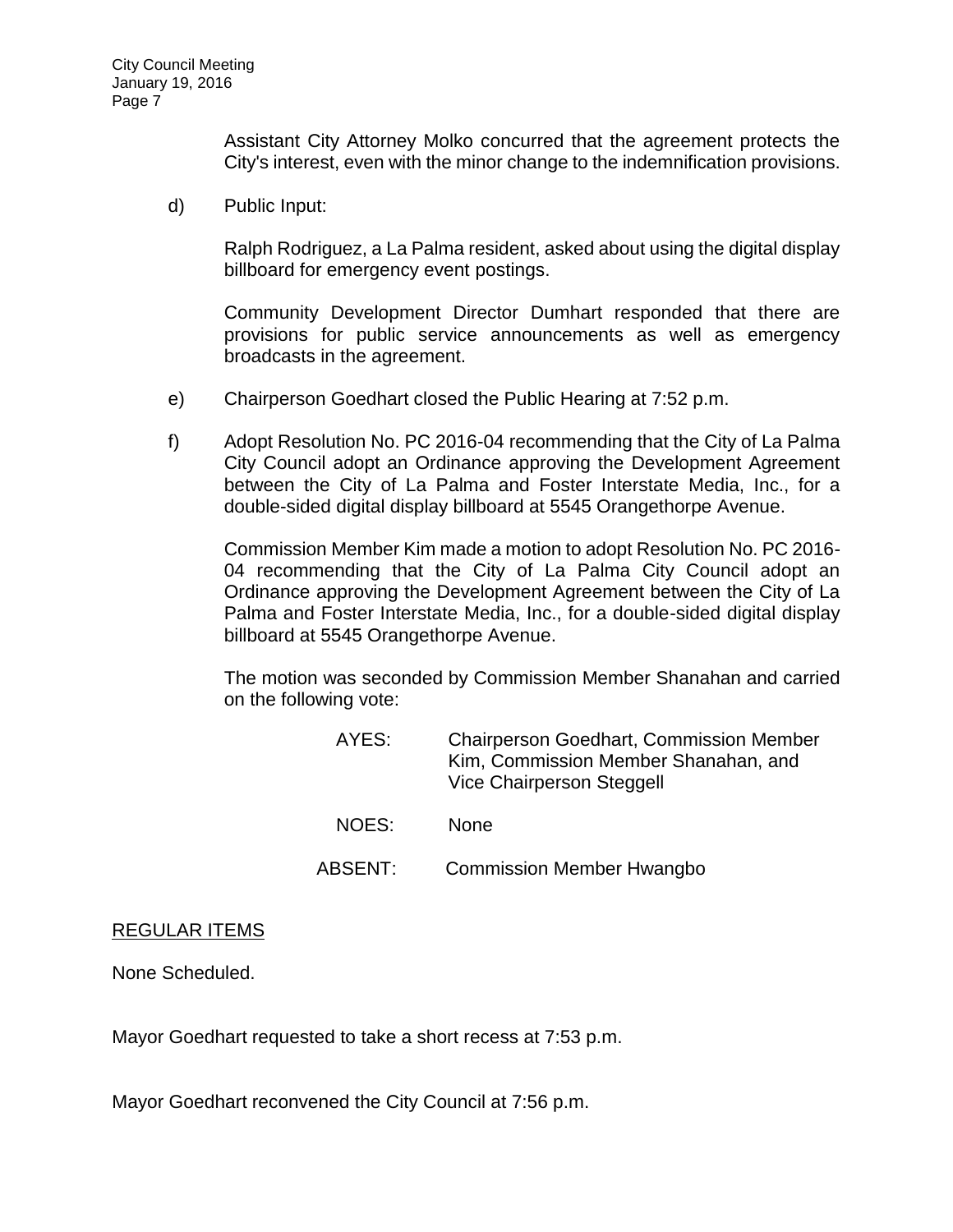# ADJOURN THE PLANNING COMMISSION AND RECONVENE AS THE CITY COUNCIL AT 7:57 P.M.

# CONSENT CALENDAR

1. Waive the Reading of All Ordinances

Waive the reading of all Ordinances in their entirety and read by title only.

2. Approval of Council Minutes

Minutes of the January 5, 2016, Regular Meeting of the City Council.

3. Approval of Register of Demands

Resolution No 2016-02 approving the Register of Demands for January 19, 2016.

- 4. Award of Contract to RJ Noble Company for the Valley View Street Rehabilitation Project from 183rd Street to Orangethorpe Avenue, City Project No. ST-335, Federal Project No. STPL 5319(017)
	- a) Approve the Award of Contact in the amount of \$338,310 to RJ Noble for the Valley View Street Rehabilitation Project from 183rd Street to Orangethorpe Avenue, City Project No. ST-335.
	- b) Authorize the appropriation of funds as detailed in Figure 2 (Fiscal Impact)

Council Member Kim made a motion to approve Consent Calendar Items 1 through 4.

The motion was seconded by Mayor Pro Tem Steggell and carried on the following vote:

| AYES:   | Mayor Goedhart, Council Member Kim, Council<br>Member Shanahan, and Mayor Pro Tem<br>Steggell |
|---------|-----------------------------------------------------------------------------------------------|
| NOES:   | <b>None</b>                                                                                   |
| ABSENT: | Council Member Hwangbo                                                                        |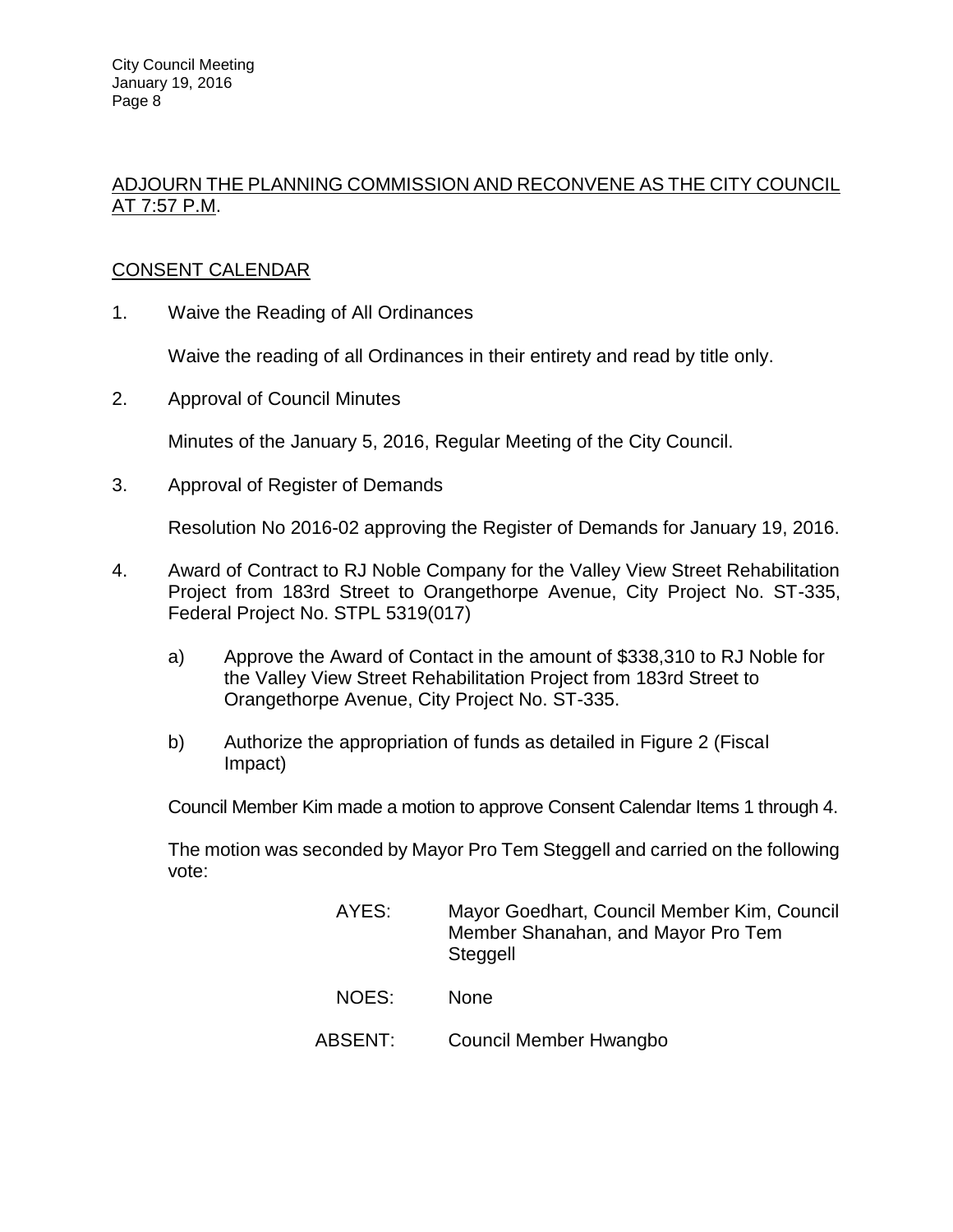## [PUBLIC HEARINGS](http://lapalma.granicus.com/MediaPlayer.php?view_id=&clip_id=965&meta_id=128653)

- 5. [Adopt a Resolution Approving the Proposed Water, Fire Flow, and Sewer Rates;](http://lapalma.granicus.com/MediaPlayer.php?view_id=&clip_id=965&meta_id=128654)  [and Introduction and First Reading of an Ordinance of the City of La Palma](http://lapalma.granicus.com/MediaPlayer.php?view_id=&clip_id=965&meta_id=128654)  [amending Chapter 14, Article I \(Finance and Taxation In General\) of the La Palma](http://lapalma.granicus.com/MediaPlayer.php?view_id=&clip_id=965&meta_id=128654)  [Municipal Code](http://lapalma.granicus.com/MediaPlayer.php?view_id=&clip_id=965&meta_id=128654)
	- a) [Mayor Goedhart opened the Public Hearing at 7:58 p.m.](http://lapalma.granicus.com/MediaPlayer.php?view_id=&clip_id=965&meta_id=128655)
	- b) [Community Services Director Belknap gave an overview of the Item and](http://lapalma.granicus.com/MediaPlayer.php?view_id=&clip_id=965&meta_id=128656)  [introduced Robert Ryall, representing Willdan Financial Services, who gave](http://lapalma.granicus.com/MediaPlayer.php?view_id=&clip_id=965&meta_id=128656)  [the Staff Report.](http://lapalma.granicus.com/MediaPlayer.php?view_id=&clip_id=965&meta_id=128656)

Community Services Director Belknap noted, in response to a question received from the public, that the City has 12 water customers who have 3 inch meters and 1 customer that has a 6 inch meter.

Mr. Ryall continued with the Staff Report.

Community Services Director Belknap closed the presentation with a report on the City's water and sewer revenues and expenditures from 2007 to the current year; and included projects and operational costs that have led to the City's deficit to the Water and Sewer funds.

c) [Council Comments and Questions:](http://lapalma.granicus.com/MediaPlayer.php?view_id=&clip_id=965&meta_id=128657)

Discussion ensued regarding the presentation being informative; that the Water Enterprise is currently operating at a deficit; and that in five years, the Water and Sewer funds should be operating without a deficit.

d) [Public Input:](http://lapalma.granicus.com/MediaPlayer.php?view_id=&clip_id=965&meta_id=128658)

Ralph Rodriguez, a La Palma resident, addressed the City Council regarding the City's previous Water Rate Study; that there was a problem on how the City measured it's water use at that time; that the City had no accountability for water use at that time; that the City embarked on installing meters at City locations to monitor the City's water use; and that as a water rate-paying customer, he would like to clearly see if he is absorbing the City's water use cost.

Community Services Director Belknap responded that the City's overall water use has been reduced by 46%.

Water Supervisor Tsumura also noted the City's water use for 2015 is about 1800 acre feet - which is about 2.5% of the City's total; that all City facilities have had water meters installed and the use is being monitored.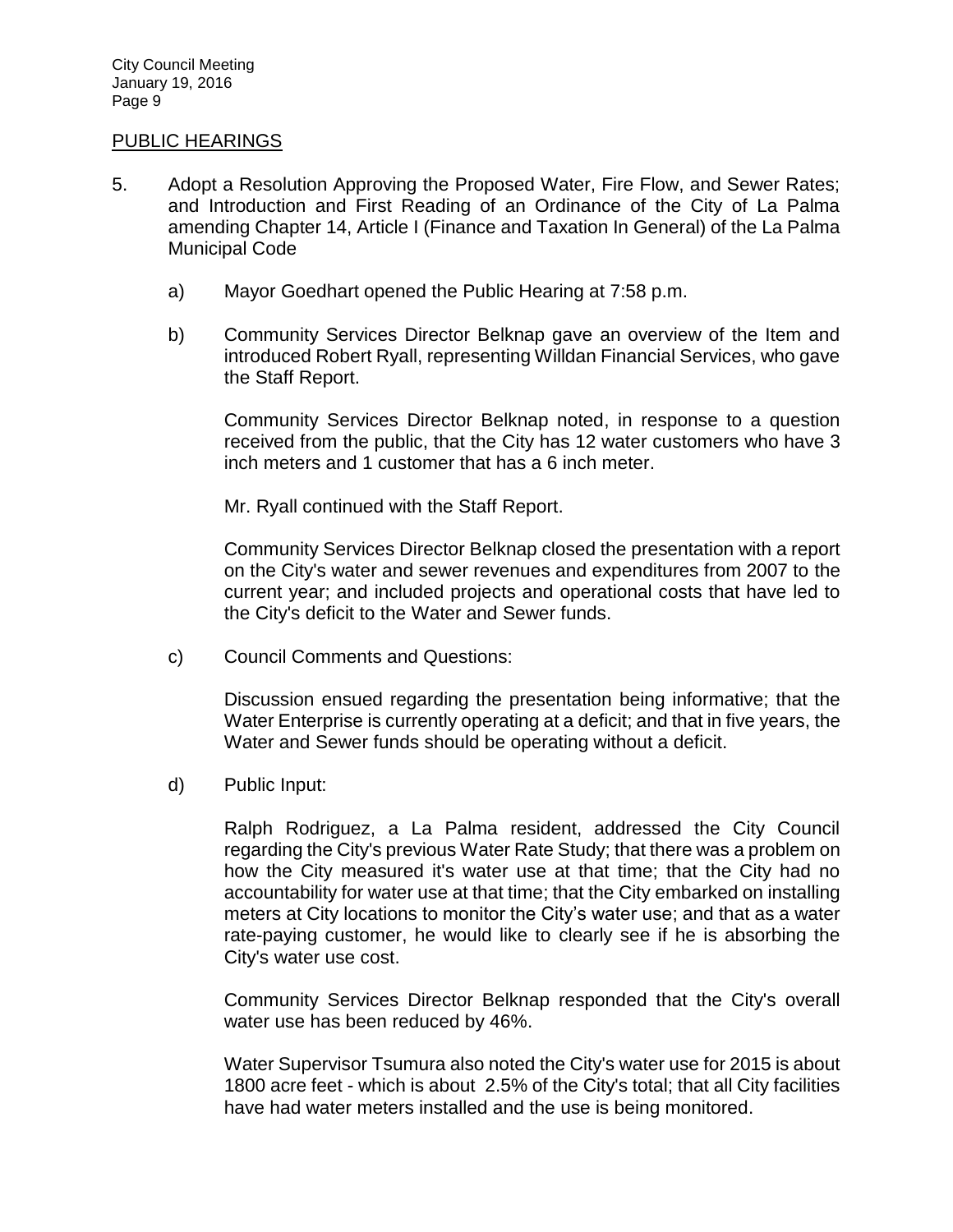Jerry Lomeli, a La Palma resident, addressed the City Council regarding the last proposal in 2010 and the projects that have not been completed; that the Water Rate Study is hard to understand for the normal public user; that Willdan Financial has been contracted to conduct the study but does not verify the accuracy of data they have accumulated; concerns for extensive operating costs and overhead; that the City needs to be financially conservative; that if we previously did not receive enough revenue to cover the costs, why are we reducing the reserve amount with the upcoming costs; support for a reasonable cost increase for necessary fixes; and that the City needs to watch its usage.

Wally Zimmerman, a La Palma resident, addressed the City Council regarding the previous tiered rates encouraging conservation; that in using more water, the product does not get more expensive, but the use on the system is incremental; a desire to see the water quality report; that because of the mandated water reductions, the City is not flushing the system as much anymore and wants to see what the water quality is coming out of the actual tap; the actual cost to address the aging infrastructure; that in ten years, there is an extreme rate increase; that wealthier cities can afford to subsidize rates; and that the funds can only be used for water and sewer related uses.

Mr. Rodriguez commented again regarding the study not including the background of the previous rate hike; that the City no longer receives revenues from the Redevelopment Agency; and his support to have those details included into the background information of this report.

e) [Mayor Goedhart closed the Public Hearing at 8:31 p.m.](http://lapalma.granicus.com/MediaPlayer.php?view_id=&clip_id=965&meta_id=128659)

Discussion ensued regarding the City owning and operating its own water system; that adjacent cities are paying 40% more for their water; that economic difficulties in 2010 influenced that rate change; that ultimately, the system has gone into deficit and if the City does not raise rates, it will not be able to address future issues; that the tiered structure is no longer legal; that this proposal is an effort to get the Water System operating without a deficit; residents can adjust their usage to minimize the impacts; support for the Water Rate Study; that the City may have to raise rates again in five years but that is unknown; a brief explanation of the water testing process in La Palma; water quality tests are conducted throughout the City on a weekly basis and every three years, tests are conducted at random end user locations.

f) [Adopt Resolution No. 2016-03 approving the Proposed Water, Fire Flow,](http://lapalma.granicus.com/MediaPlayer.php?view_id=&clip_id=965&meta_id=128660)  [and Sewer Rates](http://lapalma.granicus.com/MediaPlayer.php?view_id=&clip_id=965&meta_id=128660)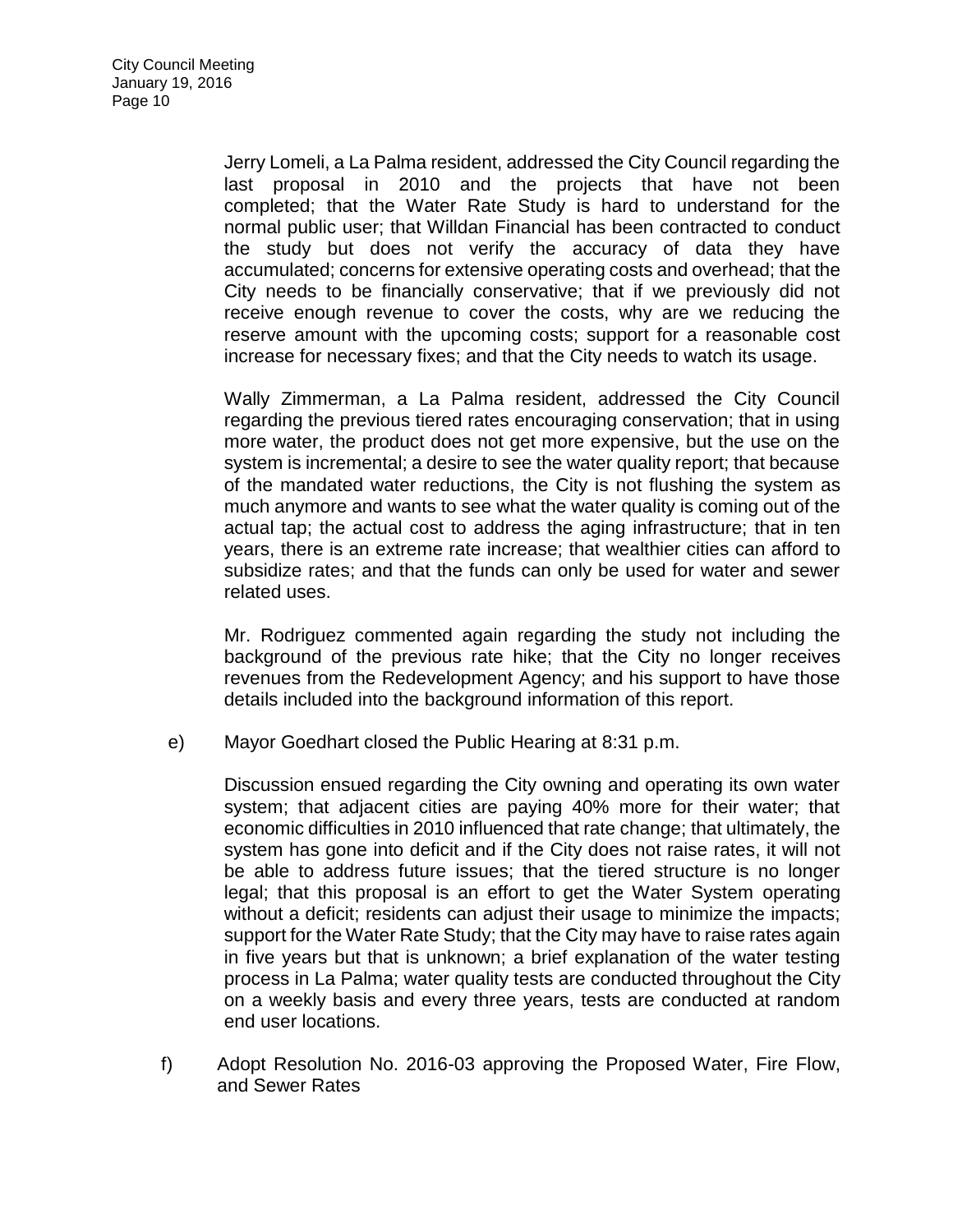Assistant City Attorney Molko requested that the City Council make two separate motions - one for each item.

Community Services Director Belknap also wanted to note for the record that the City received 4 official letters of protest.

Mayor Goedhart made a motion to adopt Resolution No. 2016-03 approving the Proposed Water, Fire Flow, and Sewer Rates.

The motion was seconded by Council Member Shanahan and carried on the following vote:

| AYES:   | Mayor Goedhart, Council Member Kim, Council<br>Member Shanahan, and Mayor Pro Tem<br>Steggell |
|---------|-----------------------------------------------------------------------------------------------|
| NOES:   | <b>None</b>                                                                                   |
| ABSENT: | Council Member Hwangbo                                                                        |

g) [Introduce for first reading and read by title only an Ordinance of the City of](http://lapalma.granicus.com/MediaPlayer.php?view_id=&clip_id=965&meta_id=128661)  [La Palma amending Chapter 14, Article I of the Municipal Code reducing](http://lapalma.granicus.com/MediaPlayer.php?view_id=&clip_id=965&meta_id=128661)  [the Water Funds Emergency Reserve requirement to five \(5\) percent.](http://lapalma.granicus.com/MediaPlayer.php?view_id=&clip_id=965&meta_id=128661)

Council Member Shanahan made a motion to introduce for first reading and read by title only an Ordinance of the City of La Palma amending Chapter 14, Article I of the Municipal Code reducing the Water Funds Emergency Reserve requirement to five (5) percent.

The motion was seconded by Council Member Kim and carried on the following vote:

| AYES:   | Mayor Goedhart, Council Member Kim, Council<br>Member Shanahan, and Mayor Pro Tem<br>Steggell |
|---------|-----------------------------------------------------------------------------------------------|
| NOES:   | <b>None</b>                                                                                   |
| ABSENT: | Council Member Hwangbo                                                                        |

# [REGULAR ITEMS](http://lapalma.granicus.com/MediaPlayer.php?view_id=&clip_id=965&meta_id=128677)

6. [Interim Police Chief Employment Agreement](http://lapalma.granicus.com/MediaPlayer.php?view_id=&clip_id=965&meta_id=128678)

City Manager Murray gave the Staff Report.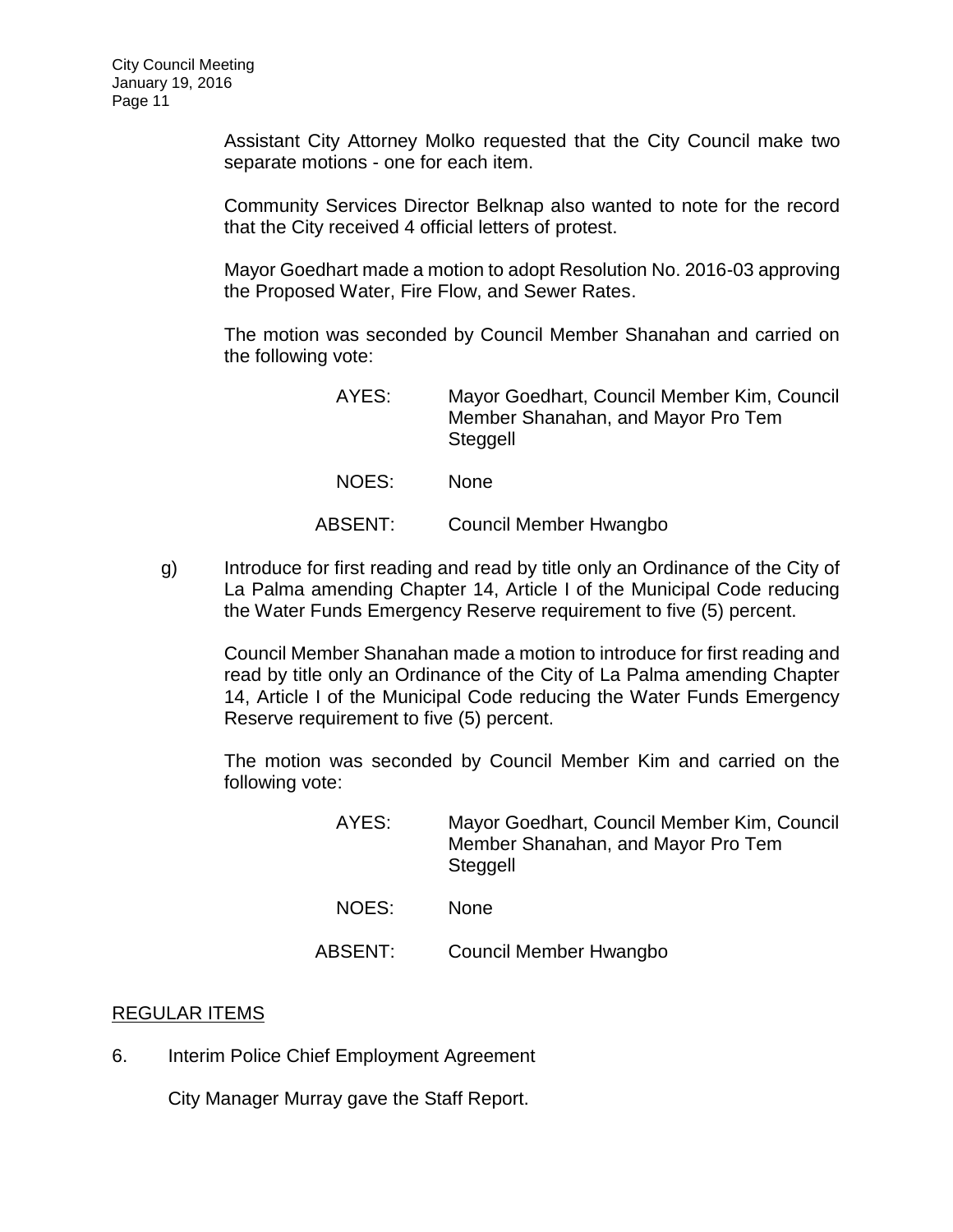Interim Police Chief Mike McCrary introduced himself; noted his long standing relationship with outgoing Police Chief Nunez; and announced that he looks forward to working with and reviewing the organization for efficiencies.

Approve and authorize the Mayor to sign an Employment Agreement with Mike McCrary for Interim Police Chief services in an amount not to exceed \$78,000.

Council Member Kim made a motion to approve and authorize the Mayor to sign an Employment Agreement with Mike McCrary for Interim Police Chief services in an amount not to exceed \$78,000.

The motion was seconded by Mayor Pro Tem Steggell and carried on the following vote:

| AYES:   | Mayor Goedhart, Council Member Kim, Council<br>Member Shanahan, and Mayor Pro Tem<br>Steggell |
|---------|-----------------------------------------------------------------------------------------------|
| NOES:   | <b>None</b>                                                                                   |
| ABSENT: | Council Member Hwangbo                                                                        |
|         |                                                                                               |

7. [Memorandum of Understanding for the La Palma Police Association](http://lapalma.granicus.com/MediaPlayer.php?view_id=&clip_id=965&meta_id=128681)

City Manager Murray gave the Staff Report.

Comments and Questions:

Discussion ensued regarding thanking the La Palma Police Association for working towards a solution; that sacrifices are difficult; recognition of all the hard work put into this; that these are challenging times for the City including reforms and cutbacks; that the City is hopefully heading towards a solution; and that cooperation from the groups and the City Manager's efforts are appreciated.

Resolution No. 2016-04 approving the Memorandum of Understanding between the City of La Palma and the La Palma Police Association.

Council Member Kim made a motion to adopt Resolution No. 2016-04 approving the Memorandum of Understanding between the City of La Palma and the La Palma Police Association.

The motion was seconded by Mayor Pro Tem Steggell and carried on the following vote: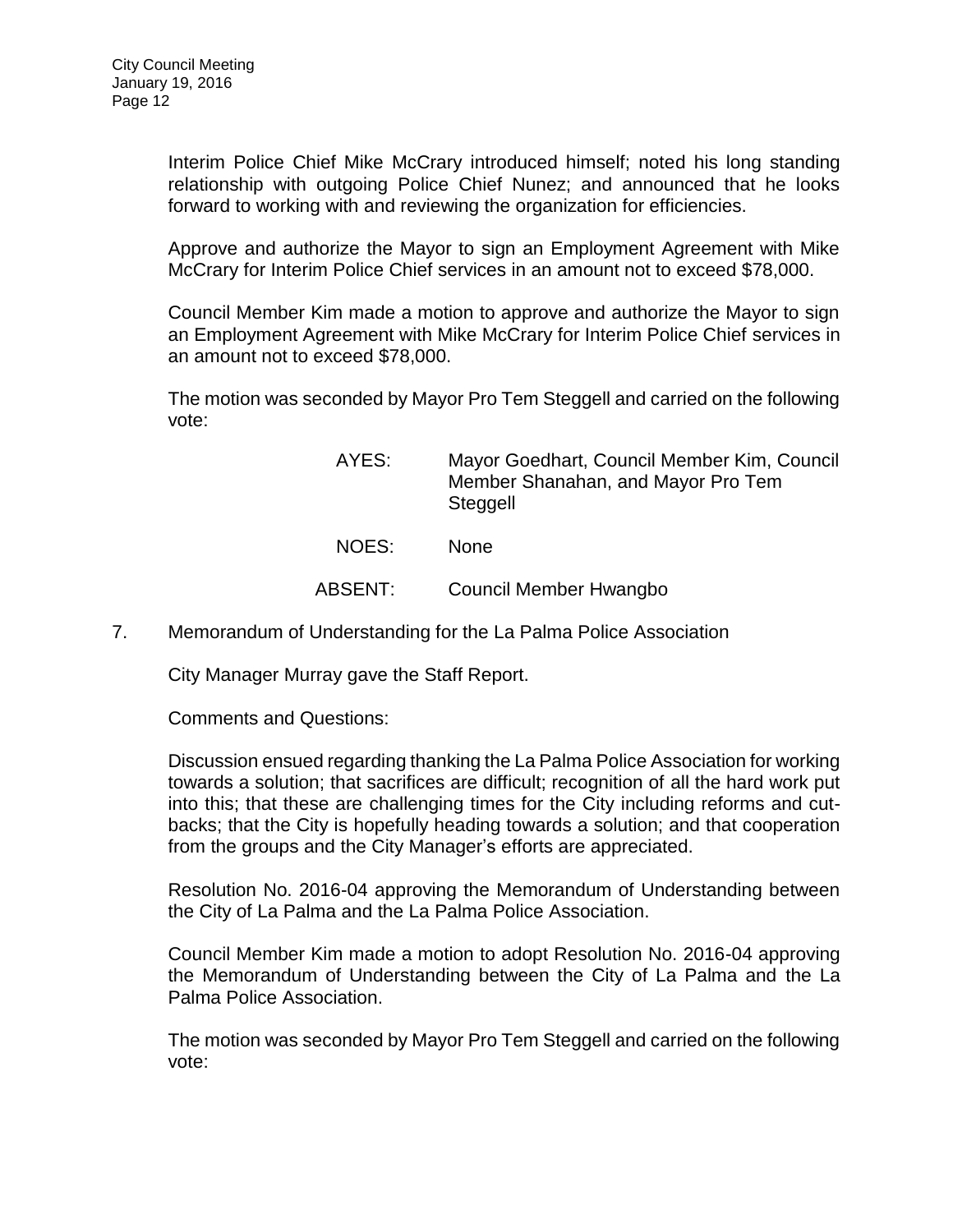| AYES:   | Mayor Goedhart, Council Member Kim, Council<br>Member Shanahan, and Mayor Pro Tem<br>Steggell |
|---------|-----------------------------------------------------------------------------------------------|
| NOES:   | <b>None</b>                                                                                   |
| ABSENT: | Council Member Hwangbo                                                                        |

8. [Adoption of Various Ordinances Amending Certain Provisions within Chapter 44](http://lapalma.granicus.com/MediaPlayer.php?view_id=&clip_id=965&meta_id=128684)  [of the La Palma Municipal Code pertaining to Floodplain Management, Cannabis](http://lapalma.granicus.com/MediaPlayer.php?view_id=&clip_id=965&meta_id=128684)  [Prohibition, and State Model Water Efficient Landscaping](http://lapalma.granicus.com/MediaPlayer.php?view_id=&clip_id=965&meta_id=128684)

Community Development Director Dumhart gave the Staff Report.

a) [Adopt and order the second reading of Ordinance 2016-01 of the City](http://lapalma.granicus.com/MediaPlayer.php?view_id=&clip_id=965&meta_id=128686)  [Council of the City of La Palma amending and adding provisions to the La](http://lapalma.granicus.com/MediaPlayer.php?view_id=&clip_id=965&meta_id=128686) [Palma Municipal Code Chapter 44 \(Zoning\) concerning Floodplain](http://lapalma.granicus.com/MediaPlayer.php?view_id=&clip_id=965&meta_id=128686)  [Management.](http://lapalma.granicus.com/MediaPlayer.php?view_id=&clip_id=965&meta_id=128686)

Council Member Shanahan made a motion to adopt and order the second reading of Ordinance 2016-01 of the City Council of the City of La Palma amending and adding provisions to the La Palma Municipal Code Chapter 44 (Zoning) concerning Floodplain Management.

The motion was seconded by Council Member Kim and carried on the following vote:

| AYES: | Mayor Goedhart, Council Member Kim, Council<br>Member Shanahan, and Mayor Pro Tem<br>Steggell |
|-------|-----------------------------------------------------------------------------------------------|
| NOES: | None                                                                                          |

- ABSENT: Council Member Hwangbo
- b) [Adopt and order the second reading of Ordinance 2016-02 of the City](http://lapalma.granicus.com/MediaPlayer.php?view_id=&clip_id=965&meta_id=128687)  [Council of the City of La Palma amending and adding certain provisions to](http://lapalma.granicus.com/MediaPlayer.php?view_id=&clip_id=965&meta_id=128687)  [the La Palma Municipal Code Chapter 44 \(Zoning\) to prohibit "Cannabis](http://lapalma.granicus.com/MediaPlayer.php?view_id=&clip_id=965&meta_id=128687)  [Related Businesses" as a land use in all zones.](http://lapalma.granicus.com/MediaPlayer.php?view_id=&clip_id=965&meta_id=128687)

Council Member Shanahan made a motion to adopt and order the second reading of Ordinance 2016-02 of the City Council of the City of La Palma amending and adding certain provisions to the La Palma Municipal Code Chapter 44 (Zoning) to prohibit "Cannabis Related Businesses" as a land use in all zones.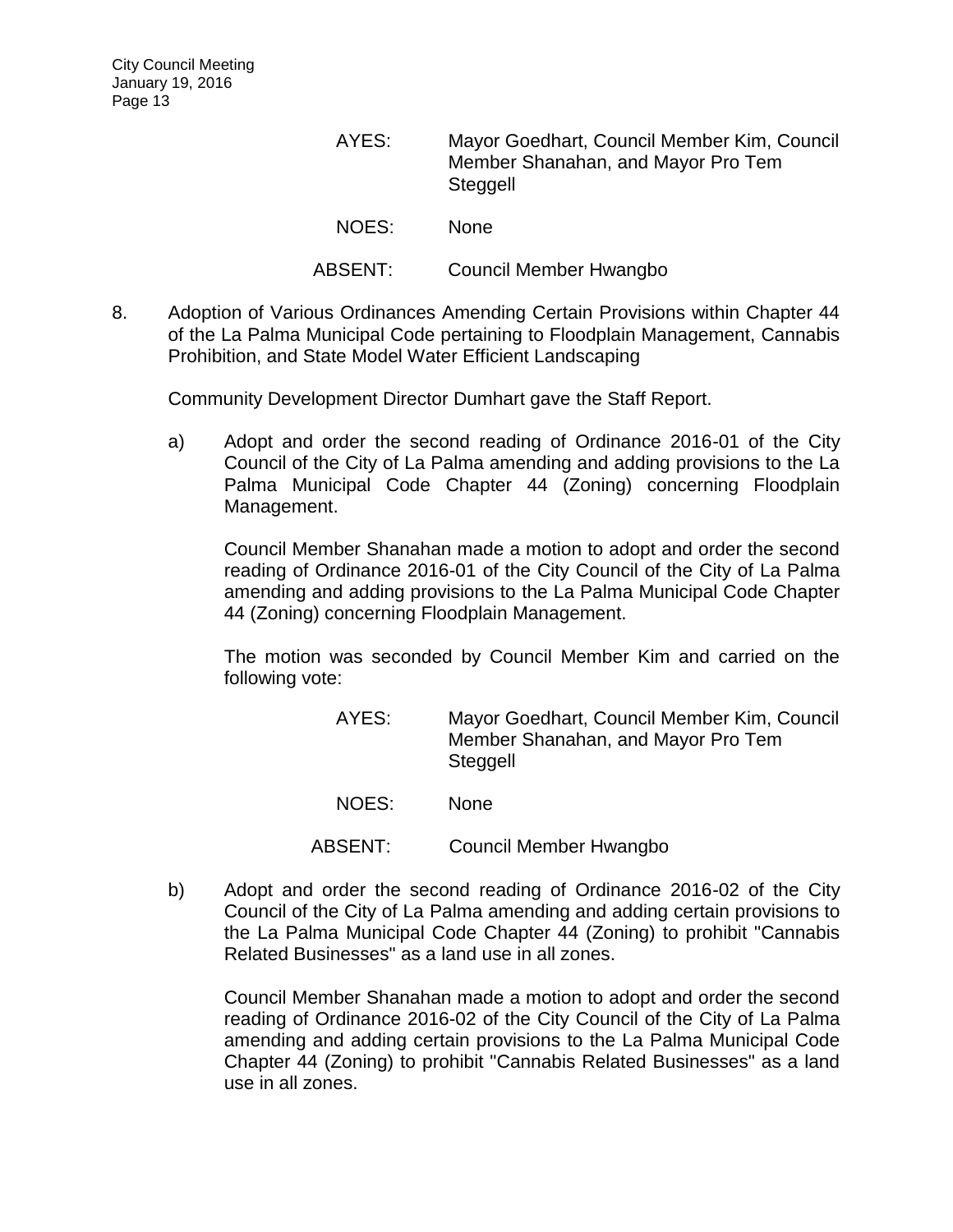The motion was seconded by Council Member Kim and carried on the following vote:

> AYES: Mayor Goedhart, Council Member Kim, Council Member Shanahan, and Mayor Pro Tem Steggell

NOES: None

ABSENT: Council Member Hwangbo

c) [Adopt and order the second reading of Ordinance 2016-03 of the City](http://lapalma.granicus.com/MediaPlayer.php?view_id=&clip_id=965&meta_id=128688)  [Council of the City of La Palma amending and adding certain provisions](http://lapalma.granicus.com/MediaPlayer.php?view_id=&clip_id=965&meta_id=128688)  [within Chapter 44 of the La Palma City Code to update Model Water](http://lapalma.granicus.com/MediaPlayer.php?view_id=&clip_id=965&meta_id=128688)  [Efficient Landscape Standards in compliance with State codes.](http://lapalma.granicus.com/MediaPlayer.php?view_id=&clip_id=965&meta_id=128688)

Council Member Shanahan made a motion to adopt and order the second reading of Ordinance 2016-03 of the City Council of the City of La Palma amending and adding certain provisions within Chapter 44 of the La Palma City Code to update Model Water Efficient Landscape Standards in compliance with State codes.

The motion was seconded by Council Member Kim and carried on the following vote:

- AYES: Mayor Goedhart, Council Member Kim, Council Member Shanahan, and Mayor Pro Tem Steggell NOES: None ABSENT: Council Member Hwangbo
- 9. [Council Member Request: Reinstate City Manager Authority to Fill Employment](http://lapalma.granicus.com/MediaPlayer.php?view_id=&clip_id=965&meta_id=128689)  **[Vacancies](http://lapalma.granicus.com/MediaPlayer.php?view_id=&clip_id=965&meta_id=128689)**

Mayor Goedhart gave a brief report as it was his request and noted that as position eliminations have been made, it is no longer necessary to have vacancies come before the City Council for approval and requested to reinstate the City Manager's authority to fill employment vacancies.

Mayor Pro Tem Steggell made a motion to approve the Reinstatement of the City Manager Authority to Fill Employment Vacancies

The motion was seconded by Council Member Kim and carried on the following vote: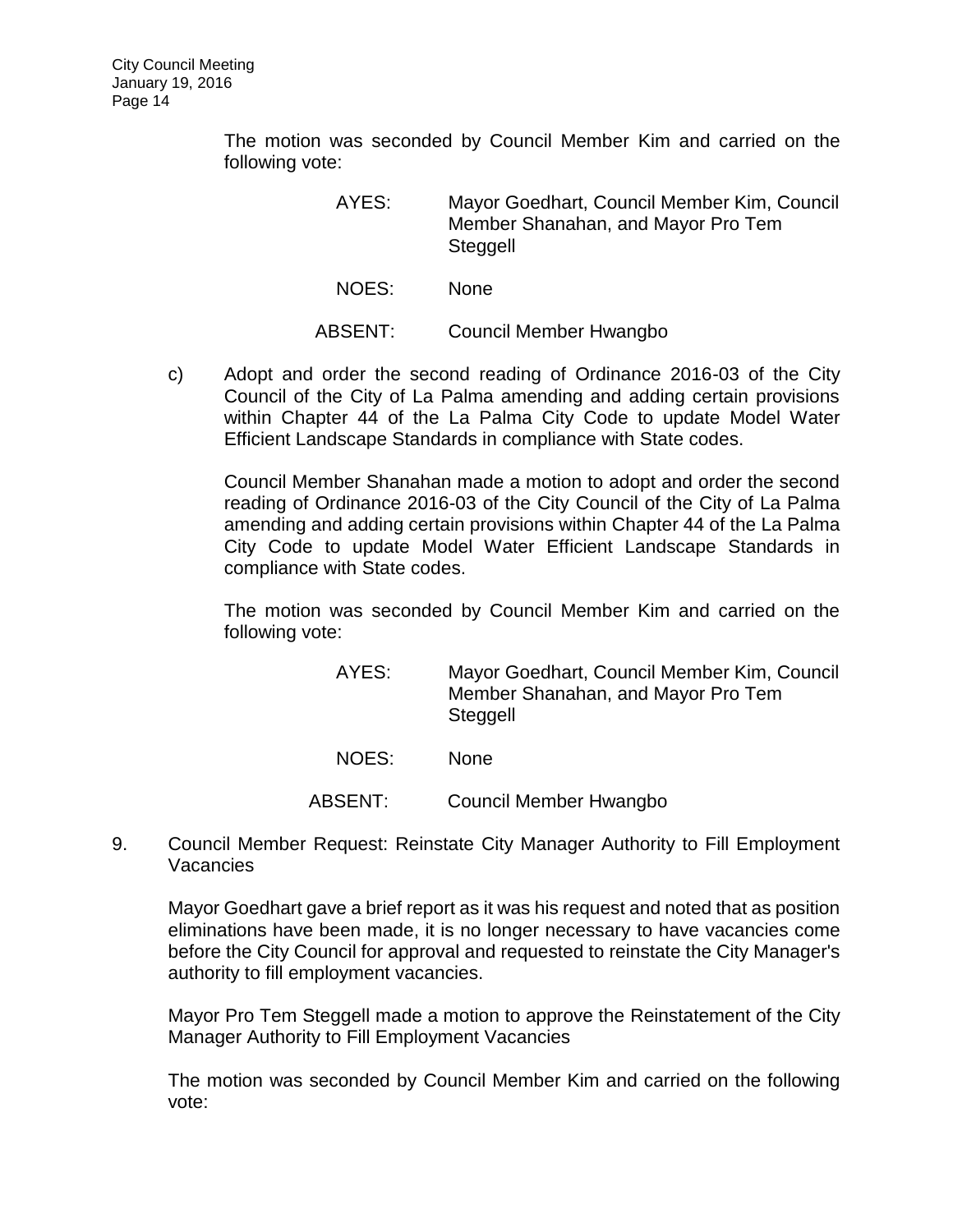- AYES: Mayor Goedhart, Council Member Kim, Council Member Shanahan, and Mayor Pro Tem **Steggell** NOES: None
- ABSENT: Council Member Hwangbo

## [COUNCILMEMBER AB1234 REPORTS, REPORTS FROM CITY-AFFILIATED](http://lapalma.granicus.com/MediaPlayer.php?view_id=&clip_id=965&meta_id=128695)  [COMMITTEES, AND COUNCIL REMARKS](http://lapalma.granicus.com/MediaPlayer.php?view_id=&clip_id=965&meta_id=128695)

**Council Member Shanahan** had nothing to report.

**Mayor Pro Tem Steggell** had nothing to report and wished the Mayor a happy Birthday.

**Council Member Kim** had nothing to report and thanked outgoing Police Chief Nunez for his dedication and service.

**Mayor Goedhart** had nothing to report.

## [CITY MANAGER REMARKS](http://lapalma.granicus.com/MediaPlayer.php?view_id=&clip_id=965&meta_id=128700)

**City Manager Murray** announced the upcoming Swearing-In Ceremony for two new Police Officers on January 22 and announced the upcoming Strategic Planning meeting on January 29 in the Fan Palm Room.

## [CITY ATTORNEY REMARKS](http://lapalma.granicus.com/MediaPlayer.php?view_id=&clip_id=965&meta_id=128702)

**Assistant City Attorney Molko** had nothing to report.

## [CLOSED SESSION](http://lapalma.granicus.com/MediaPlayer.php?view_id=&clip_id=965&meta_id=128704)

CS-1. [The City Council will meet in Closed Session pursuant to Government Code](http://lapalma.granicus.com/MediaPlayer.php?view_id=&clip_id=965&meta_id=128705)  Section 54957.6: [CONFERENCE WITH LABOR NEGOTIATORS](http://lapalma.granicus.com/MediaPlayer.php?view_id=&clip_id=965&meta_id=128705)

| <b>Agency Designated Representatives:</b> | Laurie Murray, City Manager<br>Steve Filarsky, Agency Labor<br>Counsel |
|-------------------------------------------|------------------------------------------------------------------------|
| <b>Employee Organizations:</b>            | La Palma General Employees<br>Association<br>La Palma Professional     |